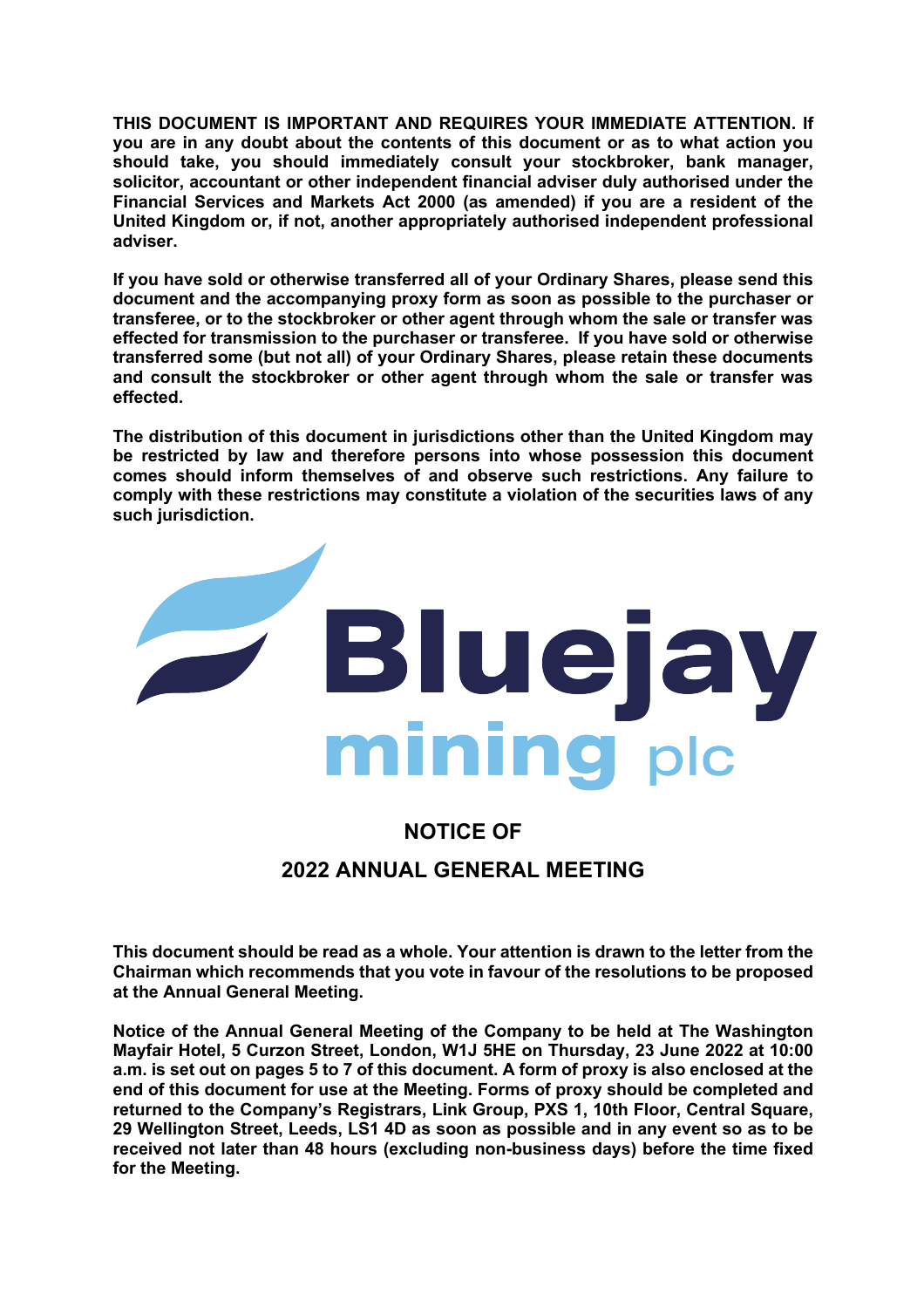Completion and return of the form of proxy will not preclude Shareholders from attending and voting at the Meeting should they so wish. For full details on proxy appointments, see the notes to the Notice of Annual General Meeting and accompanying form of proxy.

Copies of this document are available from the Company Secretaries office at 48 Warwick Street, London, W1B 5AW from the date of this document until the date of the Meeting. This document will also be available for download from the Company's website: www.bluejaymining.com/.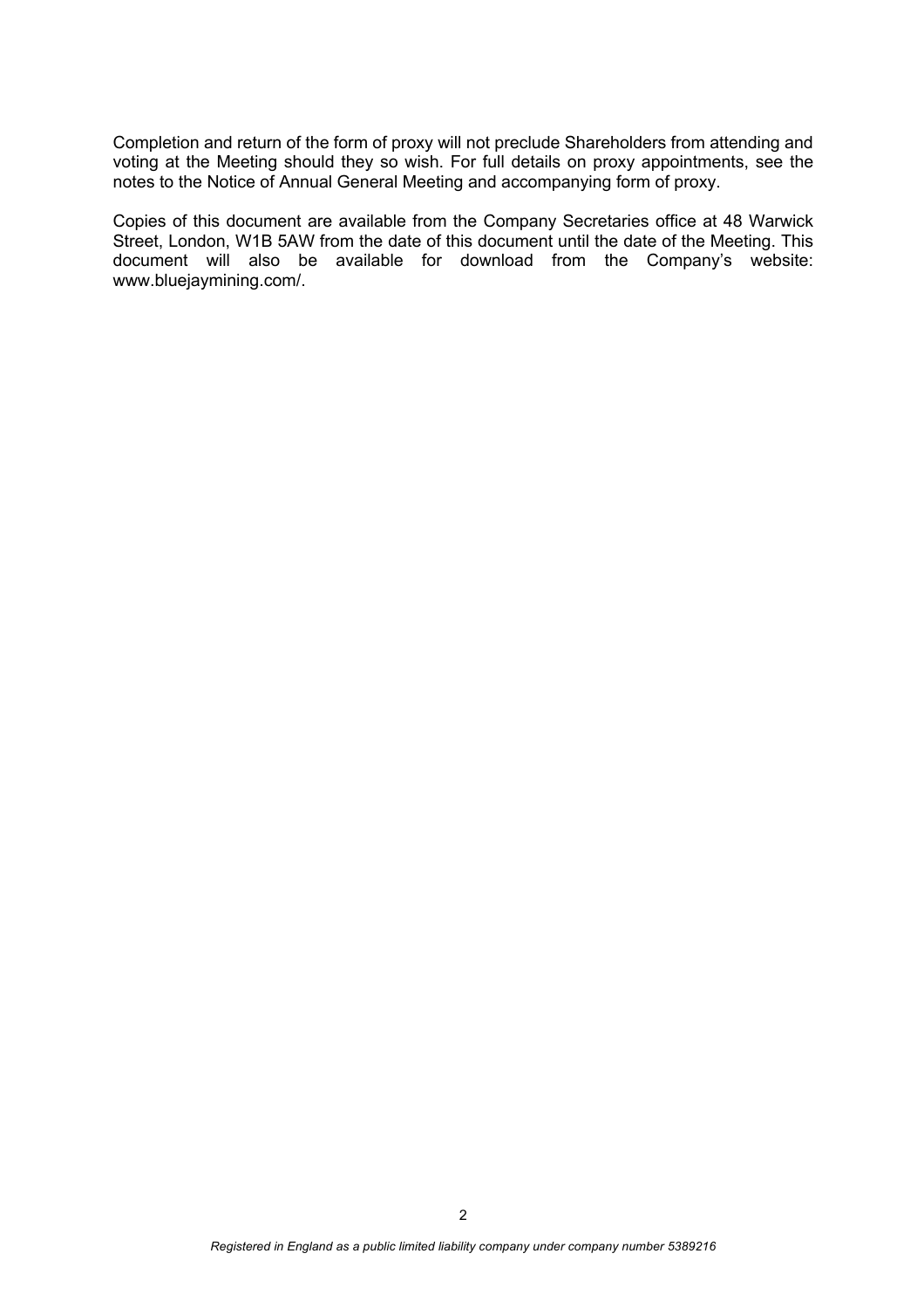

Registered Office Suite 1 15 Ingestre Place London W1F 0DU

19 May 2022

## **To the Shareholders and, for information only, to the Option and Warrant Holders Notice of Annual General Meeting**

Dear Shareholder,

I am writing to explain the resolutions to be proposed at this year's Annual General Meeting which is to be held at 10:00 a.m. on 23 June 2022 at The Washington Mayfair Hotel, 5 Curzon Street, London, W1J 5HE ("**AGM**"). The resolutions are set out in the Notice of Annual General Meeting on pages 5 to 7 of this document.

#### **Ordinary business at the AGM**

#### Resolution 1 – Annual Report and Accounts

This is an ordinary resolution to receive and adopt the audited Statement of Accounts and the Reports of the Directors and the Auditors of the Company for the period ended 31 December 2021.

#### Resolution 2 – Re-appointment of Director

The Board recommends the re-appointment of Roderick McIllree, who retires by rotation in accordance with article 80 of the Company's Articles of Association and offers himself for re-appointment.

#### Resolution 3 – Re-appointment of Director

The Board recommends the re-appointment of Eric Sondergaard who was appointed since the last AGM and retires by rotation in accordance with article 80 of the Company's Articles of Association and offers himself for re-appointment.

#### Resolution 4 - Auditors' reappointment and remuneration

The resolution relating to the auditors' re-appointment and remuneration are usual business for the Annual General Meeting.

#### Resolution 5 – Section 551 authority

This is an Ordinary Resolution authorising the directors to allot and issue ordinary shares and grant rights to subscribe for shares up an aggregate nominal value of £20,994, being approximately 20 per cent. of the share capital of the Company. The authority will expire at the commencement of the next Annual General Meeting following this meeting or 30 June 2023, whichever is the earlier to occur.

#### **Special business at the AGM**

#### Resolution 6 – Section 570 authority and dis-application of Section 561(1)

This is a special resolution authorising the directors to issue up to an aggregate nominal value of £10,497 of equity securities (representing approximately 10% of the current issued share capital of the Company) for cash and on a non-pre-emptive basis pursuant to the authority conferred by resolution number 5 above. This will allow the Board to allot shares for cash without recourse to the Shareholders so that it can move quickly from time to time as it deems appropriate. This authority will expire at the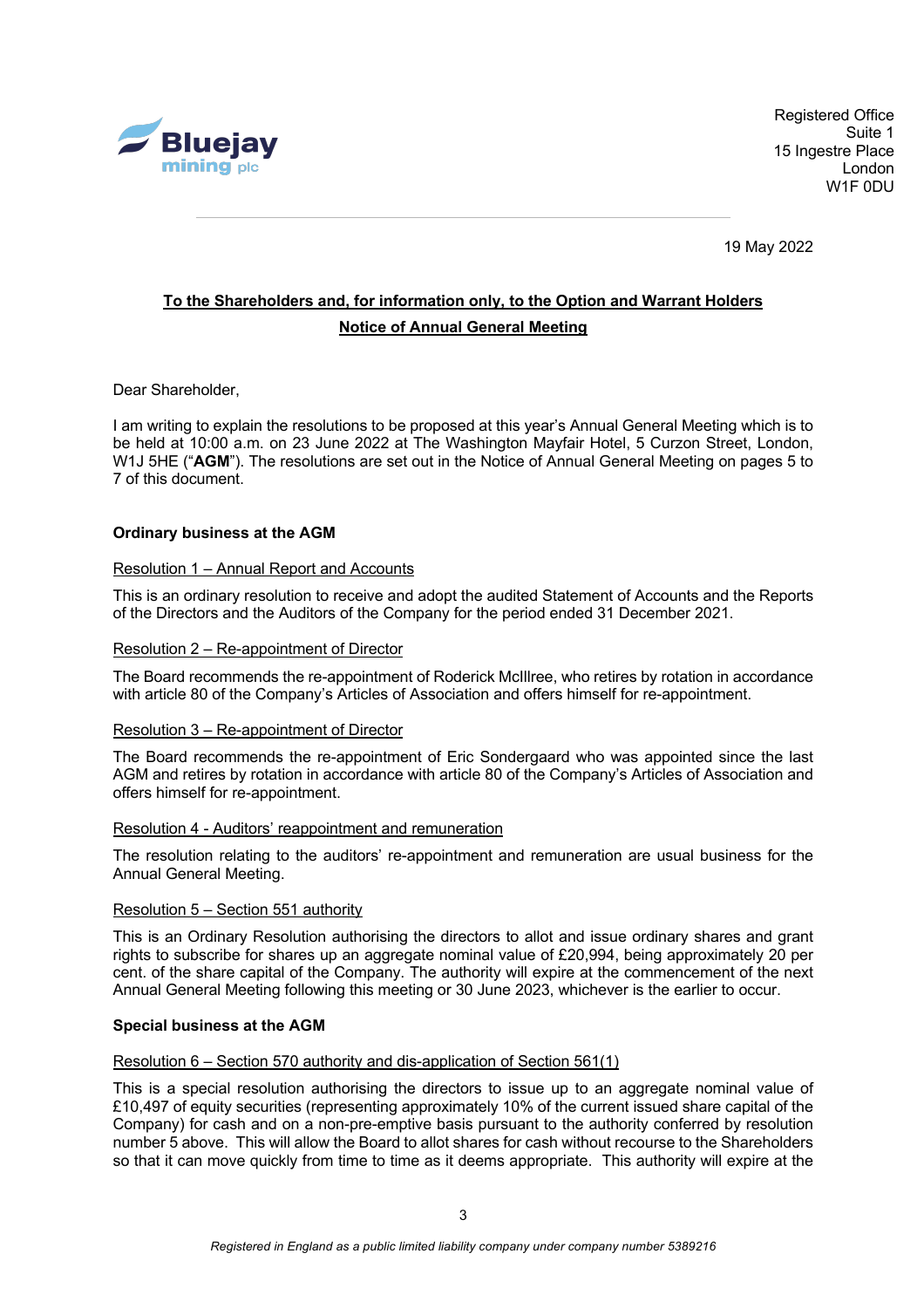commencement of the next Annual General Meeting following this meeting or 30 June 2023, whichever is the earlier to occur.

#### **Form of Proxy**

A Form of Proxy for use at the AGM is enclosed. Please complete and sign the Form of Proxy and return it to the Company's Registrars so as to arrive no later than 48 hours before the time fixed for the AGM.

The return of the Form of Proxy will not, however, prevent you from attending the AGM and voting in person should you wish to do so.

#### **Board Recommendation**

The Board considers that each of the Ordinary Resolutions and the Special Resolutions is in the best interests of the Company and its Shareholders as a whole and it unanimously recommends to Shareholders that they should vote in favour of each of them.

Yours faithfully

**Roderick McIllree Chairman**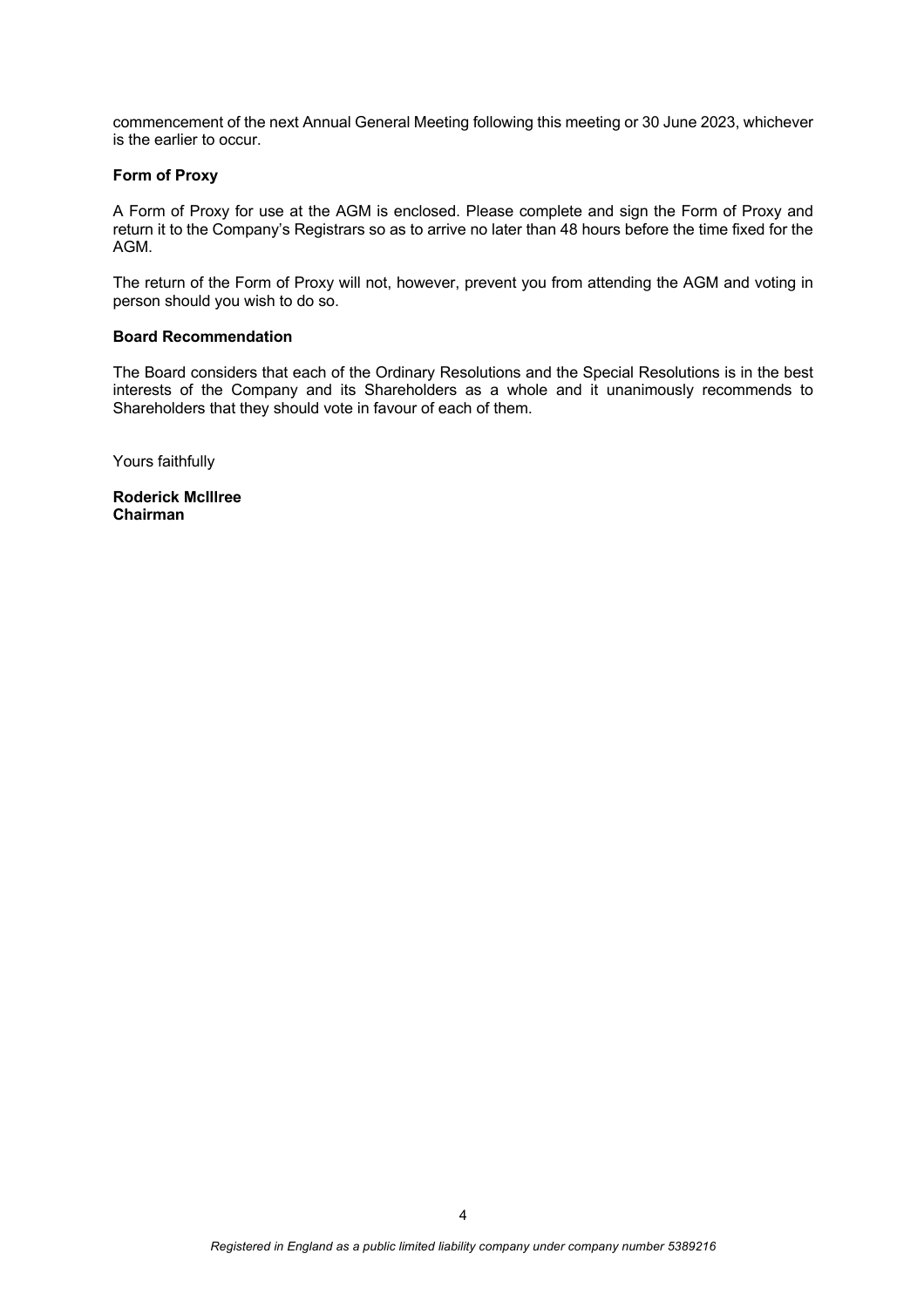### **BLUEJAY MINING PLC**

*(incorporated and registered in England and Wales no. 05389216)*

#### **NOTICE OF ANNUAL GENERAL MEETING**

**NOTICE IS HEREBY GIVEN** that the Annual General Meeting (the "**Meeting"**) of Bluejay Mining plc ("**the Company**") will be held on 23 June 2021 at 10:00 a.m. at The Washington Mayfair Hotel, 5 Curzon Street, London, W1J 5HE for the purpose of considering and, if thought fit, passing the following resolutions, of which resolutions 1 to 5 (inclusive) will be proposed as ordinary resolutions and resolution 6 as a special resolution:

#### **ORDINARY BUSINESS**

- Resolution 1: To receive and consider the Annual Report and Accounts for the period ended 31 December 2021 together with the Directors' Report and Auditors' Report thereon.
- Resolution 2: To re-appoint Roderick McIllree, who retires by rotation in accordance with article 80 of the Company's Articles of Association, as a Director of the Company.
- Resolution 3: To re-appoint Eric Sondergaard, who was appointed since the last AGM and retires by rotation in accordance with article 80 of the Company's Articles of Association, as a Director of the Company.
- Resolution 4: To re-appoint PKF Littlejohn LLP as auditors of the Company to act as such until the conclusion of the next Annual General Meeting of the Company at which the accounts are laid before the members and to authorise the Directors of the Company to fix their remuneration.
- Resolution 5: THAT, in accordance with section 551 of the Companies Act 2006 ("**CA 2006**"), the Directors be generally and unconditionally authorised to allot shares in the Company and to grant rights to subscribe for, or to convert any security into, shares in the Company (the "**Rights**") up to an aggregate nominal amount of £20,994.00 provided that this authority shall, unless renewed, varied or revoked by the Company, expire on the commencement of the next Annual General Meeting of the Company or 30 June 2023, whichever is earlier to occur, save that the Company may, before such expiry, make offer(s) or enter agreement(s) which would or might require shares to be allotted or Rights to be granted after such expiry and the Directors may allot shares or grant Rights in pursuance of such offers or agreements notwithstanding that the authority conferred by this resolution has expired; and all unexercised authorities previously granted to the Directors to allot shares and grant Rights be and are hereby revoked.

#### **SPECIAL BUSINESS**

- Resolution 6: THAT, conditional on the passing of Resolution 5 above, and in accordance with section 570 of the CA 2006, the Directors be generally empowered to allot equity securities (as defined in section 560 of the CA 2006) for cash pursuant to the authority conferred by Resolution 5 or by way of a sale of treasury shares, as if section 561(1) of the CA 2006 did not apply to any such allotment, provided that this power shall be limited to:
	- (a) the allotment of equity securities in connection with an offer of equity securities to the holders of ordinary shares in proportion (as nearly as may be practicable) to their respective holdings; and to holders of other equity securities as required by the rights of those securities or as the Directors otherwise consider necessary, but subject to such exclusions or arrangements as the Directors may deem necessary or expedient in relation to the treasury shares, fractional entitlements, record dates, arising out of any legal or practical problems under the laws of any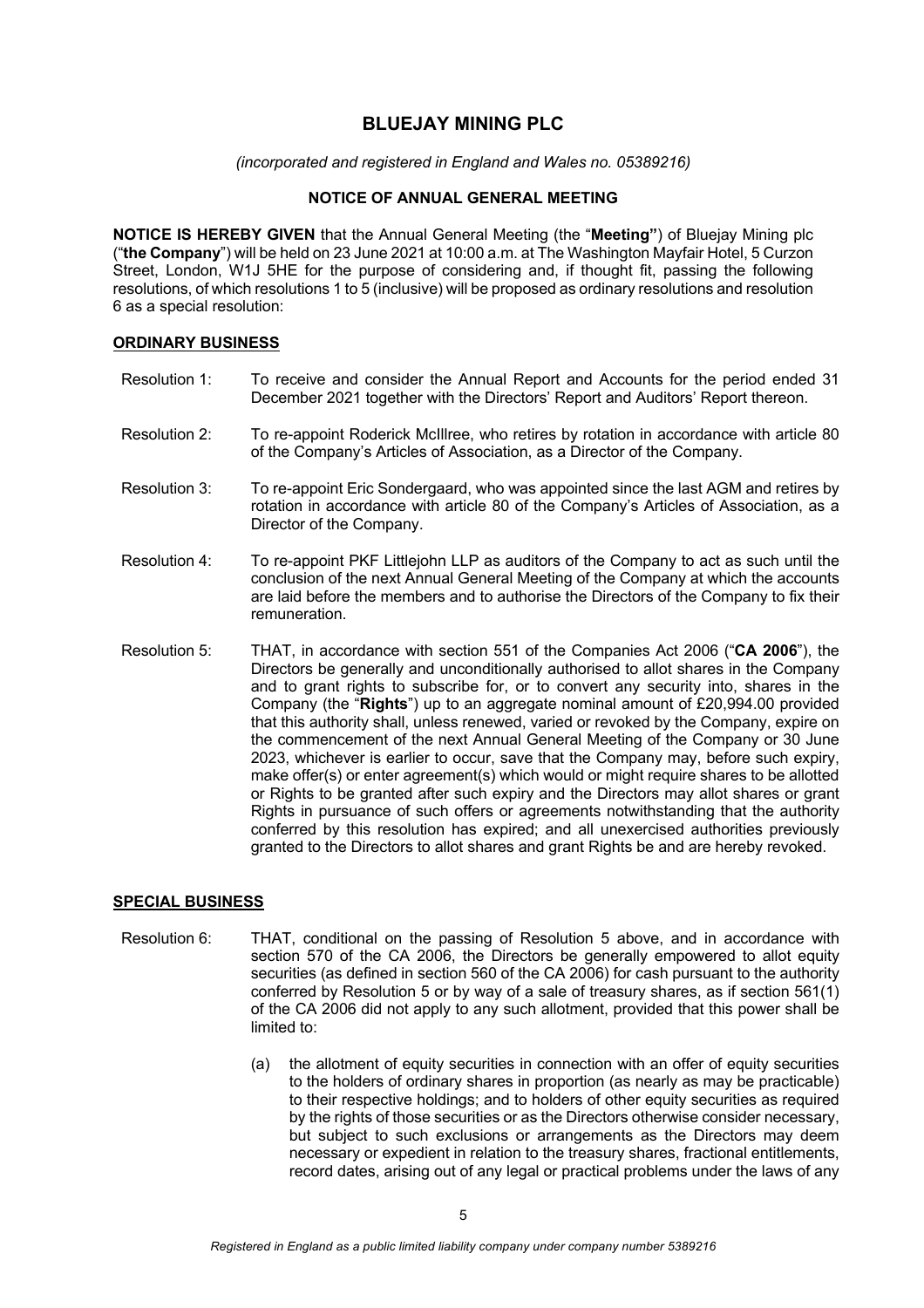overseas territory or the requirements of any regulatory body or stock exchange; and

(b) the allotment of equity securities (otherwise than pursuant to sub paragraph (a) above) up to an aggregate nominal amount of £10,497; and provided that this power shall expire on the commencement of the next Annual General Meeting of the Company or 30 June 2023, whichever is earlier to occur (unless renewed, varied or revoked by the Company prior to or on that date) save that the Company may, before such expiry, make offer(s) or agreement(s) which would or might require equity securities to be allotted after such expiry and the Directors may allot equity securities in pursuance of any such offers or agreements notwithstanding that the power conferred by this resolution has expired.

By Order of the Board

Westend Corporate LLP *Company Secretary* 

Dated: 19 May 2021 Registered office: Suite 1 15 Ingestre Place London W1F 0DU

*Notes:* 

- 1 A member of the Company entitled to attend, speak and vote at the meeting convened by this notice may appoint one or more proxies to attend, speak and vote in his place. A proxy need not be a member of the Company. A form of proxy is enclosed for use at this meeting.
- 2 Completing and returning a form of proxy does not preclude a member from attending and voting at the Meeting.
- 3 To be valid, a form of proxy and, if applicable, any authority under which it is signed, or a notarially certified copy of such authority must be lodged at PXS1 Link Group, 10th Floor, Central Square, 29 Wellington Street, Leeds, LS1 4DL not later than 10:00 a.m. on 21 June 2022. A form of proxy is enclosed.
- 4 Alternatively, if you are a member of CREST, you may register the appointment of a proxy by using the CREST electronic proxy appointment service. Further details are contained below.

CREST members who wish to appoint a proxy or proxies through the CREST electronic proxy appointment service may do so for the Annual General Meeting and any adjournment(s) thereof by using the procedures, and to the address, described in CREST Manual (available via www.euroclear.com/CREST) subject to the provisions of the Company's articles of association. CREST personal members or other CREST sponsored members, and those CREST members who have appointed a voting service provider(s), should refer to their CREST sponsor or voting service provider(s), who will be able to take the appropriate action on their behalf.

In order for a proxy appointment or instruction made using the CREST service to be valid, the appropriate CREST message (a "CREST Proxy Instruction") must be properly authenticated in accordance with Euroclear UK and Ireland Limited's ('Euroclear') specifications and must contain the information required for such instructions, as described in the CREST Manual.

The message, regardless of whether it constitutes the appointment of a proxy or an amendment to the instruction given to a previously appointed proxy, must, in order to be valid, be transmitted so as to be received by the issuer's agent (RA10) by the latest time(s) for receipt of proxy appointments specified in the notice of the Annual General Meeting. For this purpose, the time of receipt will be taken to be the time (as determined by the time stamp applied to the message by the CREST Applications Host) from which the issuer's agent is able to retrieve the message by enquiry to CREST in the manner prescribed by CREST. After this time any change of instructions to proxies appointed through CREST should be communicated to the appointee through other means.

CREST members and, where applicable, their CREST sponsors or voting service provider(s) should note that Euroclear does not make available special procedures in CREST for any particular messages. Normal system timings and limitations will therefore apply in relation to the input of CREST Proxy Instructions. It is the responsibility of the CREST member concerned to take (or, if the CREST member is a CREST personal member or sponsored member or has appointed a voting service provider(s), to procure that his CREST sponsor or voting service provider(s) take(s)) such action as shall be necessary to ensure that a message is transmitted by means of the CREST system by any particular time. In this connection, CREST members and, where applicable, their CREST sponsors or voting service provider(s) are referred, in particular, to those sections of the CREST Manual concerning practical limitations of the CREST system and timings.

The Company may treat as invalid a CREST Proxy Instruction in the circumstances set out in Regulation 35(5)(a) of the Uncertificated Securities Regulations 2001.

5 For the purposes of determining who is entitled to attend or vote (whether on a show of hands or a poll) at the meeting a person must be entered on the register of members not later than close of business on 21 June 2022, or if the meeting is adjourned, you must be entered on the register at close of business on the date which is two days prior to the date of any adjourned meeting.